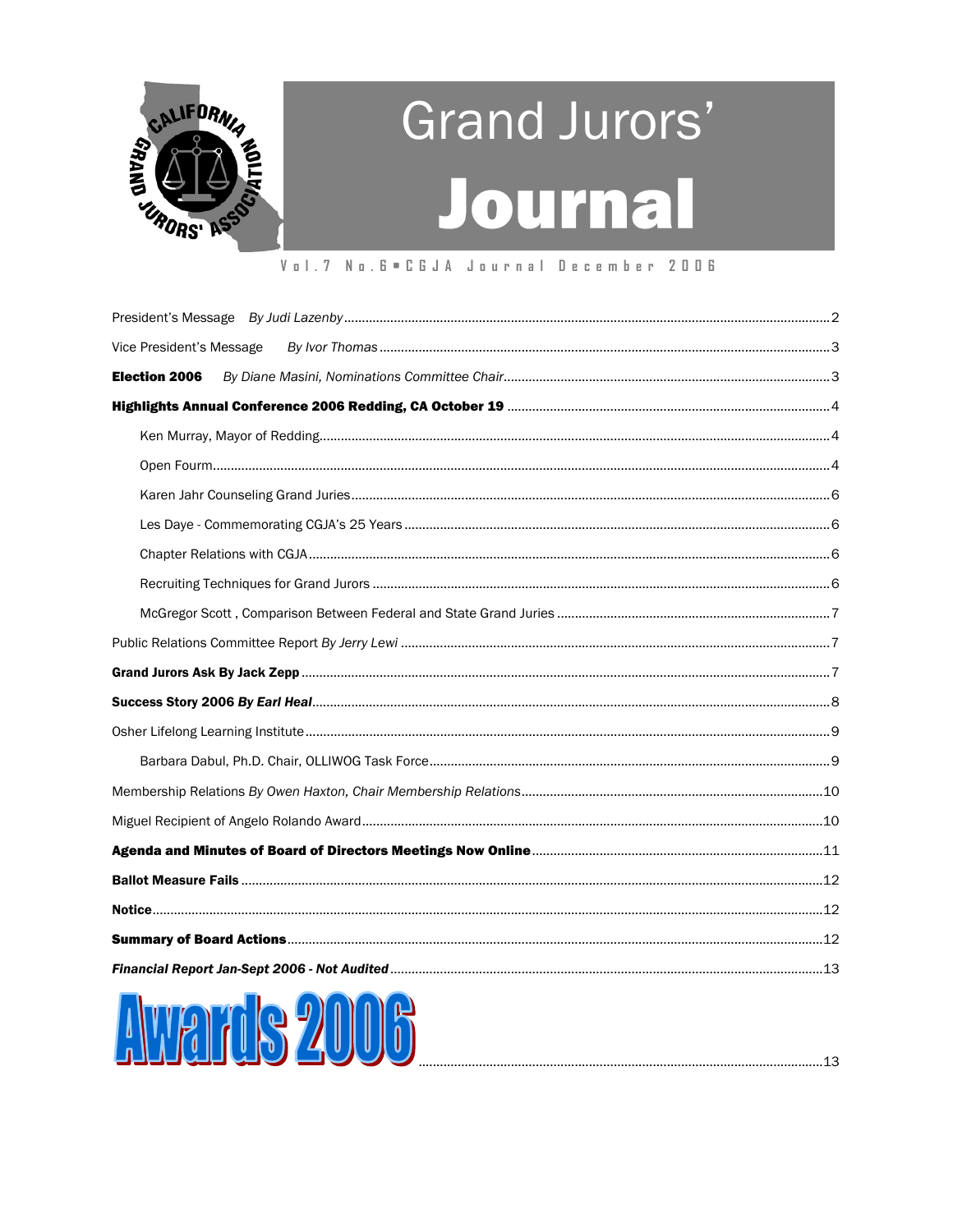# <span id="page-1-0"></span>President's Message

#### *ByJudi Lazenby*

#### Dear Colleagues:

I welcome those veteran board members as well as the seven new directors who have just come on board. CGJA, like any successful organization, needs a good mix of institutional memory and fresh perspectives.

As we close out 2006, we pause to acknowledge the valuable contributions and unselfish service of Director and past President, Jack Zepp. We also acknowledge Director Dian Picone's valuable service who, along with Director Zepp, was responsible for the CGJA Compendium. We extend thanks and best wishes to them as they deal with personal and medical issues.

To replace Dian, who was reelected, the Board has approved my appointment of Rose Moreno to fill that two-year term.

Please join me in welcoming several new standing committee chairs: Bob Geiss, Legal Affairs; Serena Bardell, Operations; Lew Avera, Training; and Ivor Thomas, Finance. My thanks to Ira Grooms who served last year as Finance Chair even though not a Director.

During 2006, CGJA experienced a notable increase in membership and Chapter formation. In furtherance of the CGJA mission, CGJA's training program expanded to five regional training seminars.

This added growth, while a reason for celebration, has placed added demands on the organizational structure.

As this new administration begins our new term and a new year, we have our work cut out for us. I have a vision for a new CGJA: a vibrant and professional organization that can support robust growth in membership and, more importantly, a committed Board to design the future of CGJA in accomplishing its goals.

Our plan will be to assign the Executive Committee the task of educating all of the committee chairs as to their responsibilities; working with each committee to develop clear and accurate policy to carry on the day-to-day work of the organization, separately detailing the procedures for implementing that work; and, designing documented succession plans for all positions.

Meanwhile, all CGJA Board Members will be called upon to focus on the public benefit that our mission is all about. This mission is important to insure safeguarding and strengthening the Grand Jury system. This board's main commitment must be on ensuring the organization has ongoing capacity to provide that benefit, and on the values and ethics by which that work will be accomplished.

Going forward, I will ask that this new administration be judged on what we do, or do not do, not on what our predecessors may have done.

I appreciate the expressions of faith, good will, and offers of help from our many members, and promise to do my utmost to prove deserving as I work to fulfill my responsibilities as your President.

My personal best wishes for a Happy Holiday season and a prosperous New Year.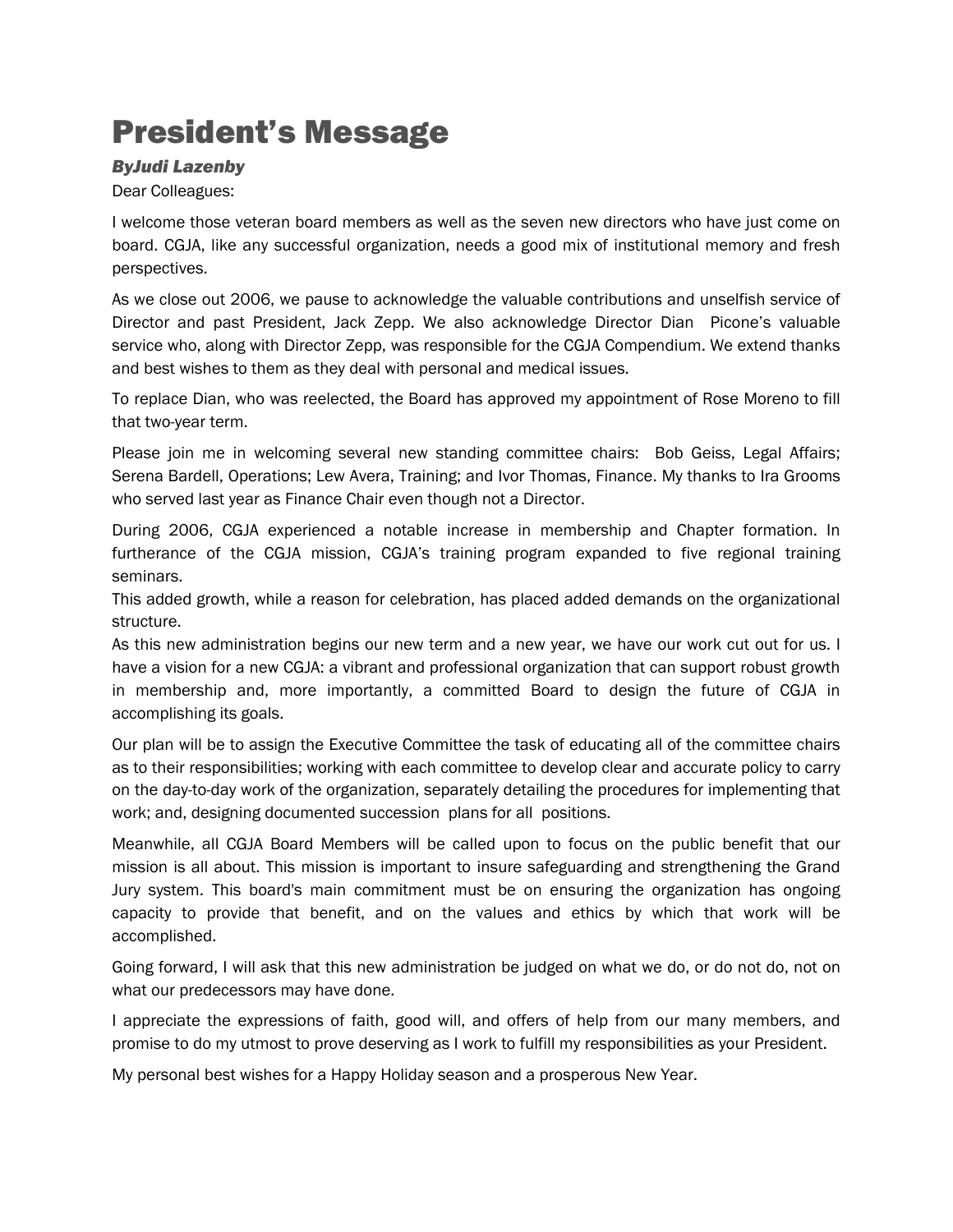# <span id="page-2-0"></span>**Vice President's Message By Ivor Thomas**

Friends of the grand jury,

It is a great honor to have been elected vice president of CGJA. My family moved to California in 1998 for career advancement, and I was called on to serve on the grand jury in Butte County in the spring of 2004 and served through 2006. When I received the summons, I began to research the California Grand Jury system; the summons indicated something was different about the California system. This was my first contact with CGJA, and while details were sketchy on what I was called to do, I did understand that the job was considerable and worthy.

I bring to this new role that same belief that the work that CGJA andthis new Board will do is awesome in its value to the citizens of our state, that the work we do will be admired byand helpful to our colleagues in every corner of the state.

There is much work to do; as an all-volunteer army with no central office or paid staff, we must work much harder to keep our communications and documentation in order. It is my goal to work with our volunteers to design a website that includes an electronic library for all matters CGJA*:* to provide freely downloadable orientation materials for local juries that wish to use them*;* to provide a "Blog" space for all paid members of CGJA, to provide access to e-mail news lists to each committee and volunteer project*;* and to provide each member in good standing of CGJA a separate e-mail address at cgja.org that each member can forward to a private e-mail address or maintain separately as part of the CGJA service. This separate e-mail address would allow members to choose what types of dialogue they receive or participate in and allow them to remove themselves should they so desire.

With the great advances in technology of the last few decades, using web services this way has become as easy as saving a file or sending an e-mail, but there will still need to be training and consensus on appropriate decorum in using these improved communication tools. Please understand this is currently a goal and a vision but not a commitment as we need to work out errorproof details.

Each of us has our own limits on how many volunteer hours we can dedicate to CGJA; making that time count will be our greatest success. When friends of the grand jury see our good work, help will be on the way.

#### Election 2006 *By Diane Masini, Nominations Committee Chair*

This year's Nominating Committee (NC) members were Lew Avera (S), Bill Bowen (C), Tim Colbie (N), Director Jeanne Forbes (S), and Director Owen Haxton (C).

The ballots submitted by membership needed to have a postmark of fifteen or more days before the conference.

With these dates in place, deadlines for the close of nominations, receipt of candidates' bios, and creation of ballots and documents were set.

We advised our membership and CGJA Chapters that nomination for directors was open.

At a special board meeting on August 21, the board approved the language of a measure to be added to the ballot, regarding giving Chapters to right to an additional vote as a Chapter.

Updating the voting database and mailing ballots at the last minute resulted in a couple of ballot mailing errors that were all rectified. On September 1, the NC mailed 267 ballots packets to CGJA membership.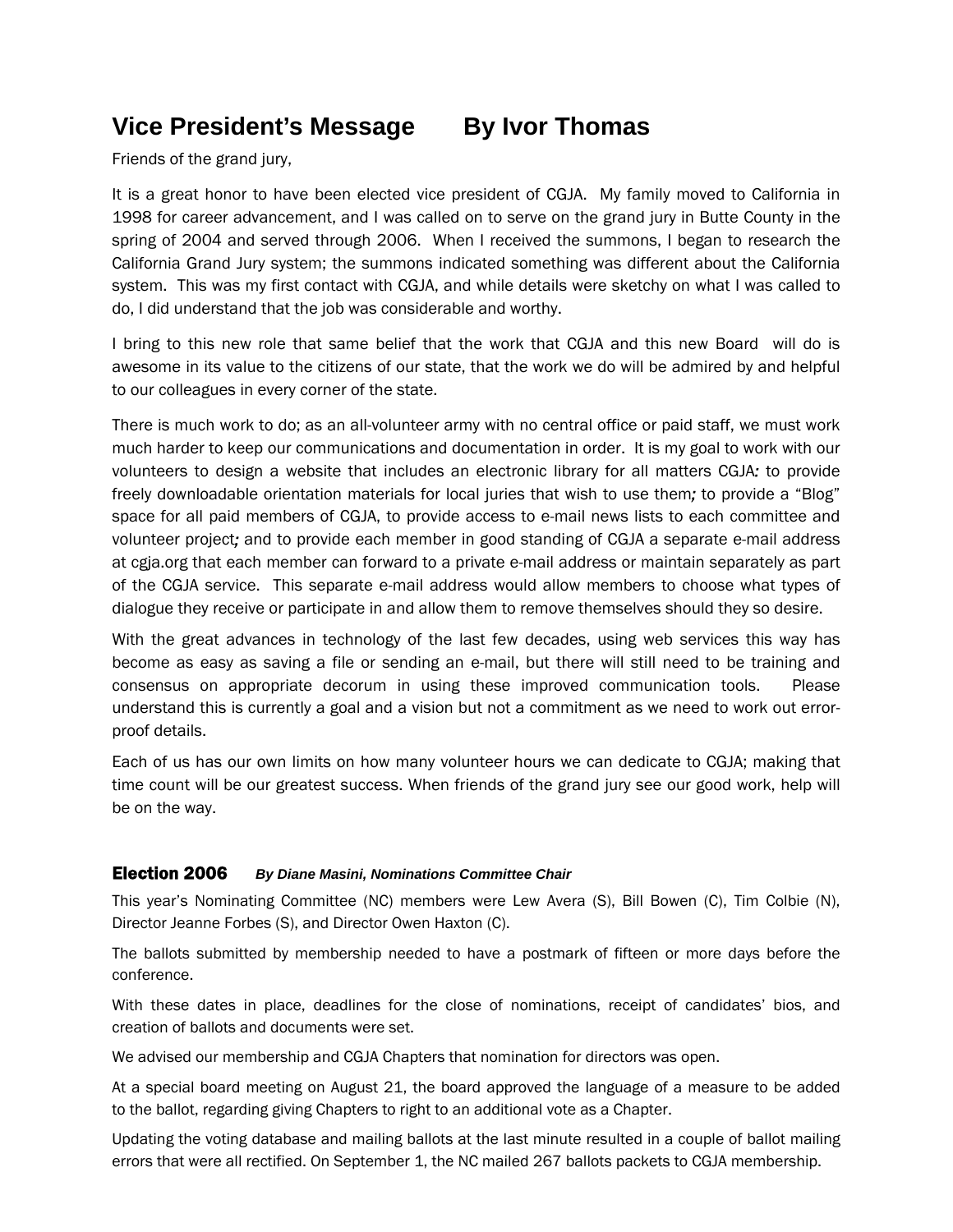<span id="page-3-0"></span>Between September 2 and October 3, I received 190 sealed ballots that were in my possession until I turned them over to the Teller Committee Chair (TC) at the conference in Redding on the morning of October 19. Late in the day the committee was able to present the election results to the president who announced them to membership.

NC committee members called board members who were not at the conference advising them that they should call our conference phone line to participate in a Special Board Meeting to elect our new officers at the conclusion of the conference day session.

The election was conducted by NC member Bill Bowen who briefly explained the election process. Since a competitive election was anticipated for some offices, the Board approved that the vote be by secret ballot with the board members joining us via teleconference waiving their right to secret ballot.

The TC then tallied the ballots for president. The same process took place for vice president position. There were no other nominations for the positions of Treasurer and Secretary, therefore their election was by acclamation.

On behalf of the Board, I would like to thank the members of CGJA who agreed to run for office. Also, the Nominating Committee for all the hard work they put into making the election so successful.

We also want to recognize the outstanding job the Teller Committee did. The committee members were, Duane Mason, Chief Teller (N), Mike Miller (C), and Tony Noce (S).

# Highlights Annual Conference 2006 Redding, CA October 19

*By Jerry Lewi, Journal Editor*

## **Ken Murray, Mayor of Redding**

Ken Murray provided an unusual welcoming address as he has had the experience of serving on the Shasta County Grand Jury, and then as a city councilman and Mayor been the object of grand reports, some not so kind. Ken believes in the system and supports it, but is highly critical when juries start debating policy issues, rather than performance issues. He agreed with the comment that grand juries are hard pressed to criticize decisions but are on firmer ground when they review and critique the process by which decisions are reached.

#### Open Fourm

This popular event was initiated by President Jerry Lewi who reported a query from Ray Marsh, Editor of the Modoc Independent. Marsh asked if grand juries can be compelled to release names of jurors' committee assignments. The consensus of the discussion was "No" for a variety of reasons, but primarily because it would breach the confidentiality of internal grand jury proceedings. Conversely, it was also opined that juries could release such information if they cared to.

To encourage working people to serve on grand juries, several counties hold their regular meetings in the evening.

To reduce attrition, training and orientation of prospective grand jurors should fully disclose the level of commitment and the scope of work required.

Regarding a grand jury's ability to refuse a District Attorney's request to hold an indictment hearing (in those counties where regular grand juries still perform this function), the courts have never ruled on this issue.

The opinion was offered that terminating a grand jury prior to its schedule ending date (normally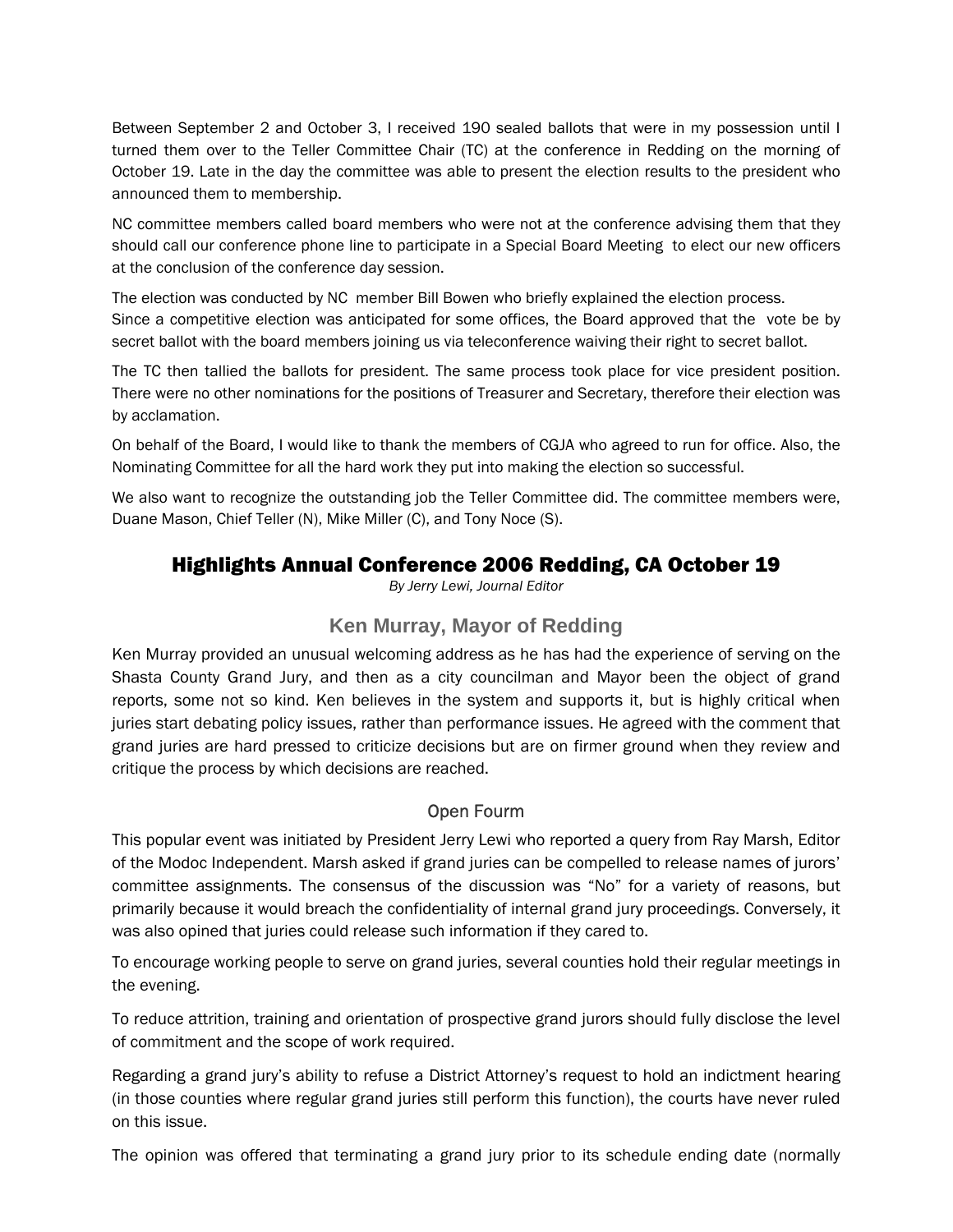June  $30<sup>th</sup>$ ) because "their work is finished," may be illegal because the law states that a grand jury must always be in place.

Much concern was expressed about county officials editing grand jury reports including the idea that editing by someone other the jurors makes the report not a product of the jury. There is a wide variety of practices regarding county official reviews of grand jury reports.

# Report to Membership

This session started with reports from the standing committees. Some of these reports were covered in the last Journal And will not be repeated here.

Jack Zepp reported for the Legal Affairs committee that it has been quiet year on the legislative front, which is good news. One bill that may come back in the next session is from Sen. Gloria Romero (Los Angeles) that would require grand juries to be drawn from the trial jury pool - the rationale being that this would assure demographically balanced grand juries. However, it would be disastrous as is would remove the extensive volunteer effort that has worked so well for many years. There is a case in Yolo County where a Federal judge is to rule on whether or not a grand jury report from a panel not demographically balanced is valid. We do not want to take a position on this without hearing the evidence.

Les Daye reported for Operations that only four counties have never complied with the requirement to submit their grand jury reports to the State Archivist as required by law. Les thanked the Shasta group for their excellent work in arranging this meeting.

**Bill Burnett** reported on the current status of our finances. (see separate box). He thanked the Membership and Training Committees for their part in helping control our cash flow position that was critical for a short period due to the necessity to pay for training material well before counties pay their bills. This needs to be addressed in future years.

Owen Haxton reported for Membership Relations that we have received an application for Chapter status from San Benito County and are expecting another from Fresno County. Owen expressed his personal frustration over the fact that there are 15 counties where there are not CGJA members.

Sherry Chesny's comments regarding the Training Committee were basically the same as reported in the last Journal and emphasized the tremendous growth of the Training program for Grand Jurors over the past seven years. On behalf of the Training Committee, Sherry awarded a certificate to Jack Zepp for his work on the committee and as a trainer. Jack is stepping down from the Board and the Training Committee Sherry reported that Jack has given the Legal core workshop 90 times.

As Public Relations Chair, Jerry Lewi reported the major event for this committee has been to assume the responsibility for the Journal and the website. See separate story page 6.

Lewi concluded the reports by stating, as President, he would like to challenge all members to see what they can do to support the association and ask less what are the benefits for being a member. We all are members of this association because we believe in the system and want to see it flourish and improve. This association is the best way to do that and all members need to dedicate themselves to this premise.

Later in the day, this session was resumed for the purpose of members' comments. A number of suggestions were made that the Board will consider over the next few months. Reports on the outcome of these discussions will be made in future journals.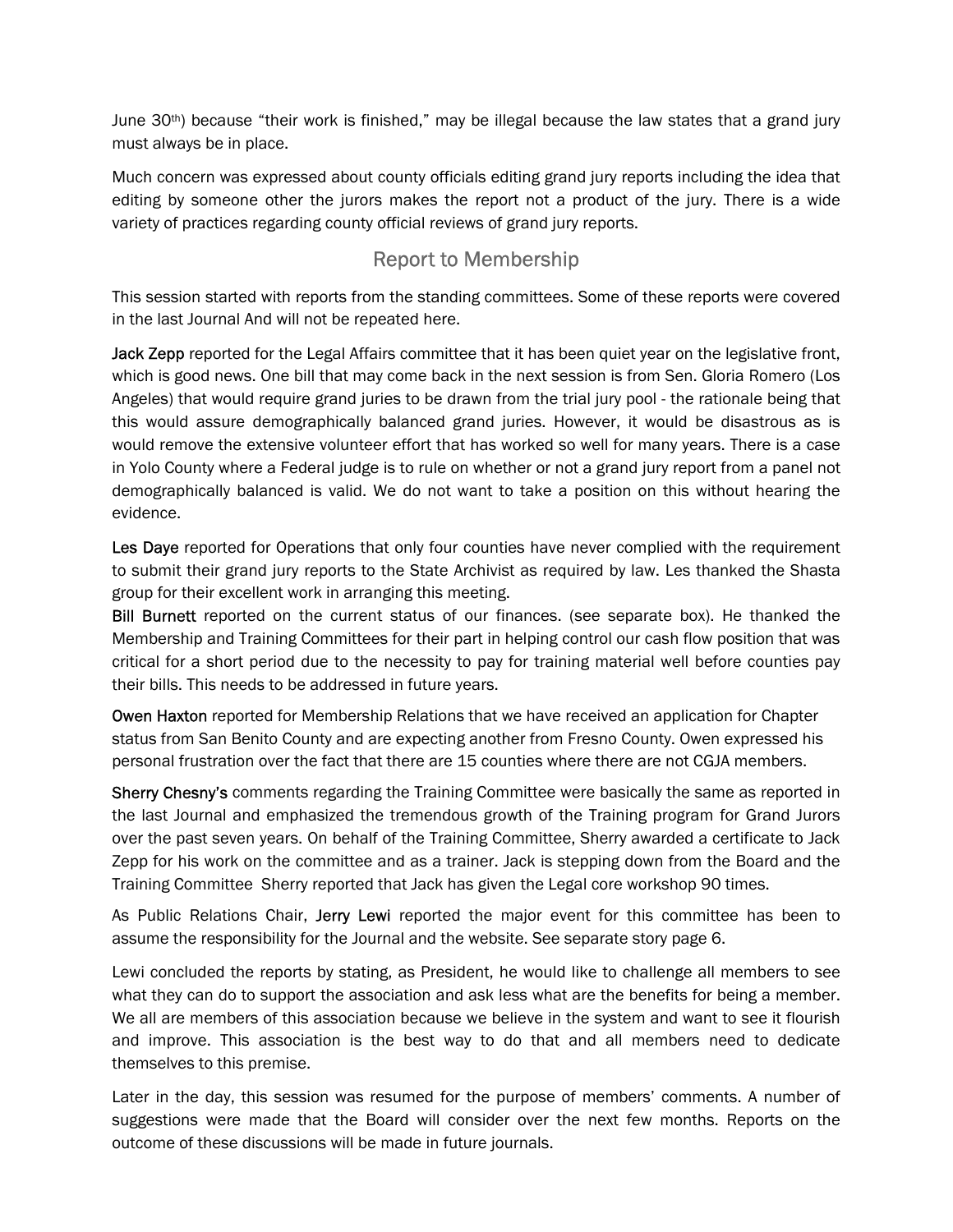## **Karen Jahr Counseling Grand Juries**

<span id="page-5-0"></span>Shasta County Counsel Karen Jahr spoke about county counsel's role as advisor to the grand jury andshared information she obtained by conducting an informal survey of 10 comparable counties. It seems that county counsels fall into 2 categories: close and collaborative or aloof and distant. A Q&A session followed her presentation.

## **Les Daye - Commemorating CGJA's 25 Years**

Director Daye presented the Secretary with 3 original documents submitted by Past President Pat Yeomans. The first conference was held in 1979 at Occidental College and had 200 attendees. The first President of the Association was Val Cavey of San Diego, a founding member. Mr. Cavey created the bylaws and established the north and south organizations in 1982. Our mission continues to be to educate the public on what the grand jury is all about.

President Lewi thanked Les for his service by presenting him with a certificate acknowledging his many contributions over many years. Lewi also stated that we must always recognize our roots and be mindful of the direction our founders set for the organization.

Our luncheon speaker, Chris Godley, CEM Manager, Marin County

# **Chapter Relations with CGJA**

Owen Haxton, Chair, Membership Relations Committee, chaired this session. He started by stating that the relationship between CGJA and Chapters is a team effort. CGJA must always be mindful of its responsibility to meet regulatory requirements of a 501(3)(c). He distributed a handout with some questions to consider regarding the relationship between CGJA and local former grand juror organizations. Haxton's challenge is to determine how CGJA can improve the respect that local organizations have for CGJA. A number of comments were provided that the MRC will take under advisement in the coming year. The committee will make recommendations to the Board. Results will be published in future journals.

# **Recruiting Techniques for Grand Jurors**

A panel consisting of Duane Mason (Chair, Shasta County), Marsha Caranci (Shasta), Serena Bardell (San Francisco), Catherine McKown (Marin) and Diane Masini (Nevada) presented a list of practices used in their counties to help recruit grand jurors. Several videos and presentations were shown to demonstrate such techniques.

*Ed note: Time did not permit the showing of the Orange County recruiting video that was mentioned in the last journal. I urge you to view it by logging onto: [www.ocgrandjury.org/video/gj.wmv](http://www.ocgrandjury.org/video/gj.wmv)*

Jack Zepp commented that diversity is considered politically correct. During training seminars he has noticed that some counties seem to have accomplished demographic diversity. Some counties summon a large pool from the petit rolls; can opt out if they cannot make the time commitment. Those counties get college students, stay-at-home moms, recent retirees, etc.--they are more age diverse. There are two movements afoot that could result in non-voluntary grand juries. One bill from Senator Romero, Los Angeles, would have eliminated volunteer juries and used petit rolls with very limited reason to be excused. The bill did not go forward but the sentiment is there. And then there is the Yolo County case which is not resolved. The law says you cannot have a selection process that discriminates in any way. The law says you have to try to get a diverse jury—it doesn't say you must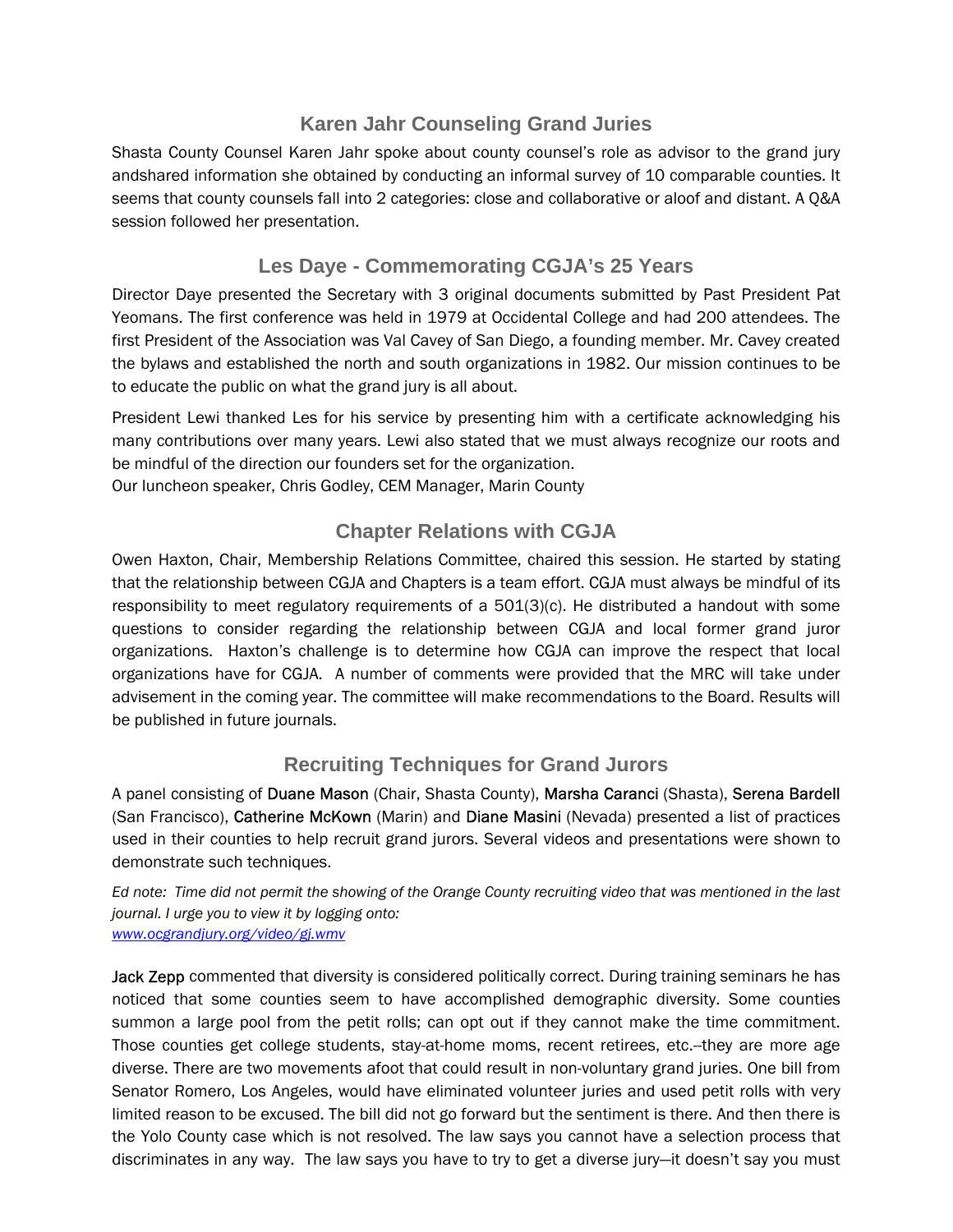<span id="page-6-0"></span>have a diverse grand jury.

**McGregor Scott , Comparison Between Federal and State Grand Juries** 

Our dinner speaker McGregor Scott is one of four U.S. Attorneys in California. His Eastern District stretches from Kern County to Modoc County and comprises 34 counties. He spoke of the extensive responsibility of the U.S. Attorney and the interesting situation arising from all his cases going before to notoriously liberal Ninth Circuit Court of Appeals. As far as Federal Grand Juries are concerned, they are convened for 12 months, will handle any number of criminal indictments for federal offenses and meet one day a week. In the Eastern District there are two grand juries in Sacramento (District headquarters), and one in Fresno.

*Editors note: My thanks to Secretary Joann Landi for her excellent notes upon which I based much of this article.*

# **Public Relations Committee Report**

#### *By Jerry Lewi, Chair*

By now you all know that our committee has been given the responsibility by the Board for this Journal and our website. We have had two meetings since that decision and have decided on the following:

Preparation of the Journal will be team effort

We will expand on grand juries in the news through a dedicated research effort

We will review and present to the Board a restatement of the guidelines and purpose of the Journal.

We will survey Grand Juries to find out what they would like to see in our Journal.

We will seek to expand our distribution to other interested persons and organizations.

We will establish a 200 - word limit for letters to the editor and will provide the President or other Board members the opportunity to respond in the same issue.

We are looking at a totally new approach to our website to make it more appealing and a greater source of information. We are also in the early stages of thinking of other ways to publicize what grand juries are and what they do for the citizens of California. We welcome any ideas along these lines.

#### Grand Jurors Ask By Jack Zepp

Over the years I have responded to numerous inquiries from grand jurors which I think might make interesting reading and perhaps provide some assistance to other grand juries confronting similar quandaries. Although I received the inquiries because I was a member of CGJA and I sought the input of others before responding, the responses were mine alone and were preceded by a disclaimer to that effect (and otherwise). Set forth below, in generalized form is one such inquiry and response. I intend to provide others in the future in a semi-regular column format.

Inquiry: Can grand jurors communicate among themselves by email? Response: There do not appear to be any bright lines that govern use of emails. There is clearly no legal prohibition, but then there is no express prohibition on use of telephones, briefcases to transport files or use of snail mail (mine was stolen a few months ago). Just to complicate the matter, some voice mail systems automatically forward a voice mail via email, rendering a voice message no more secure than an email.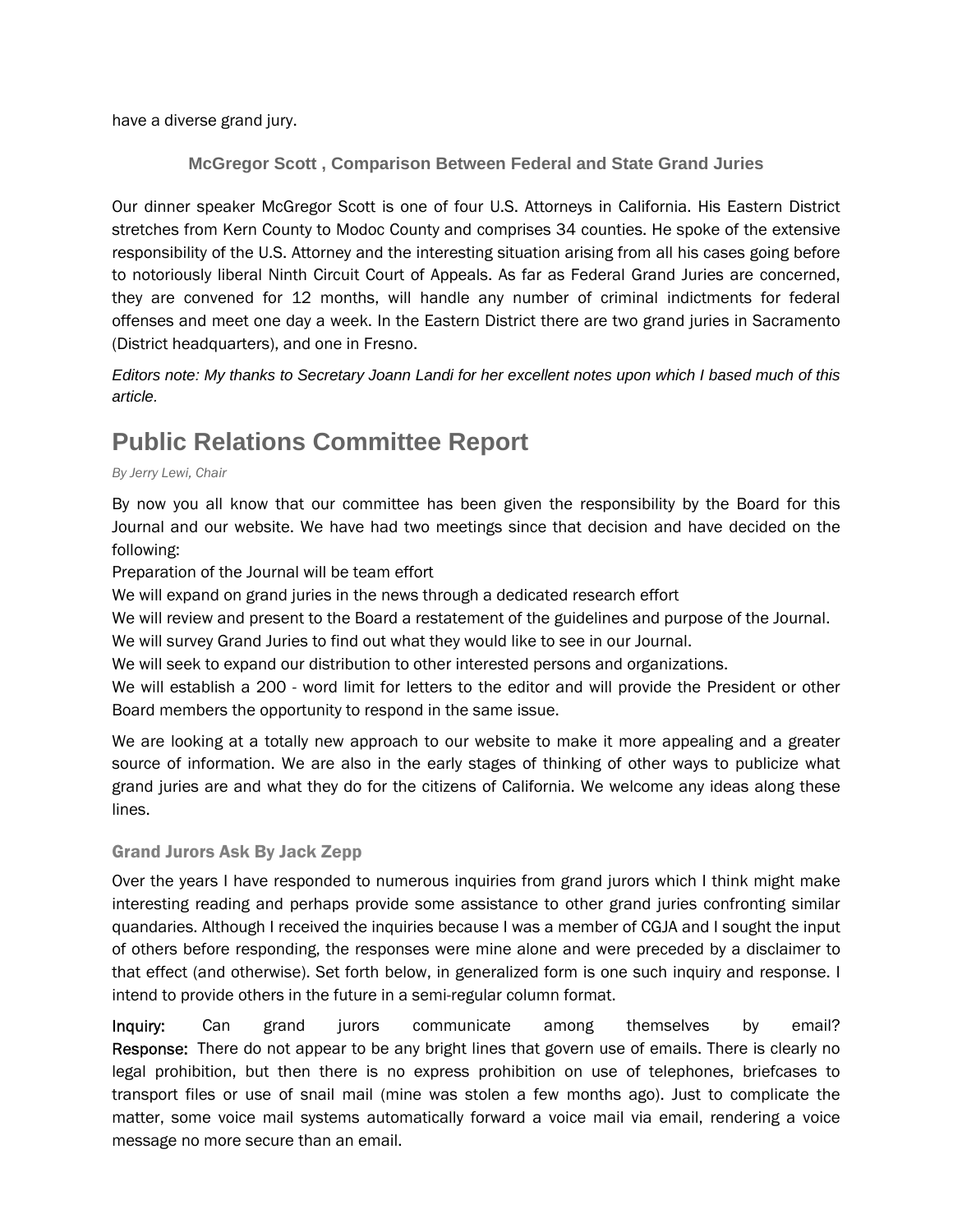<span id="page-7-0"></span>I should think the decision whether or not to use email would depend on consideration of such factors as:

The need for out-of-office communication at all. At least one grand jury I know of has a computer for each member in the grand jury room, equipped to communicate with the other jurors' computers, but not linked to the outside world. A different computer is used for internet access. That grand jury meets almost daily and does all its work within its rooms. It has essentially no need for out-of-office communication among the jurors.

Alternative methods for out-of-office communication. Land line phones are probably somewhat more secure than email (where the computer, not the line, may be what is "taped") and cell phones are probably less secure. Does mail in your county get delivered next day or sporadically? Can you meet in a secure room frequently or must most drafting, collaboration and other interactive work be done off site?

The nature of the information being communicated. Clearly an all-juror email re scheduling a meeting is not particularly confidential (though some may think their email address is, but that's not a grand jury matter), whereas circulating a transcript of a whistle-blower's testimony is. Drafts of final reports fall in the middle: on the one hand they will eventually be public anyway; on the other the drafts may reflect witness' identities or, by their changes, the deliberations of the jury, etc.

 Lastly, some have mentioned that, regardless of the means of transmitting information, if it is created or stored on a computer which has access to the outside world it is not secure. I'm no expert, but I should think that email is no more or less secure than the drive(s) in any computer with internet access. Of course, care must be taken if you share email access with, for example, other family members. In such case you would want a separate pass word for grand jury matters.

Perhaps the answer is to use great care when using email both as to the content of the message and the certainty of the recipient (email not infrequently gets mis-addressed when he wrong button is hit in haste). If email is your best means of communication, even for sensitive materials, perhaps you should get your county to acquire an encryption program for the grand jury email. There are a number of options listed at

# http://www.google.com/search?hl=en&ie=UTF8&q=email+

#### encryption

Finally, a reminder that Penal Code section 916 requires each grand jury to adopt, by super majority vote "its rules of procedure" and

that would seem to be the appropriate opportunity for any given grand jury to decide for itself whether and subject to what restrictions, it will use email.

#### Success Story 2006 *By Earl Heal*

The 2005-6 Placer County Grand Jury is recognized for its quick and successful reaction to a situation that endangered the relationship of Sierra College with its community. Faced with increasing student population and associated costs for facilities projects the College prepared a bond issue for approval in March 2004. The Sierra College Foundation, a tax-exempt auxiliary organization, was tasked to solicit donations to support the election committee. The bond issue failed in March but the election committee was able to get two lesser bonds onto the November 2004 ballot. These measures were passed by the voters.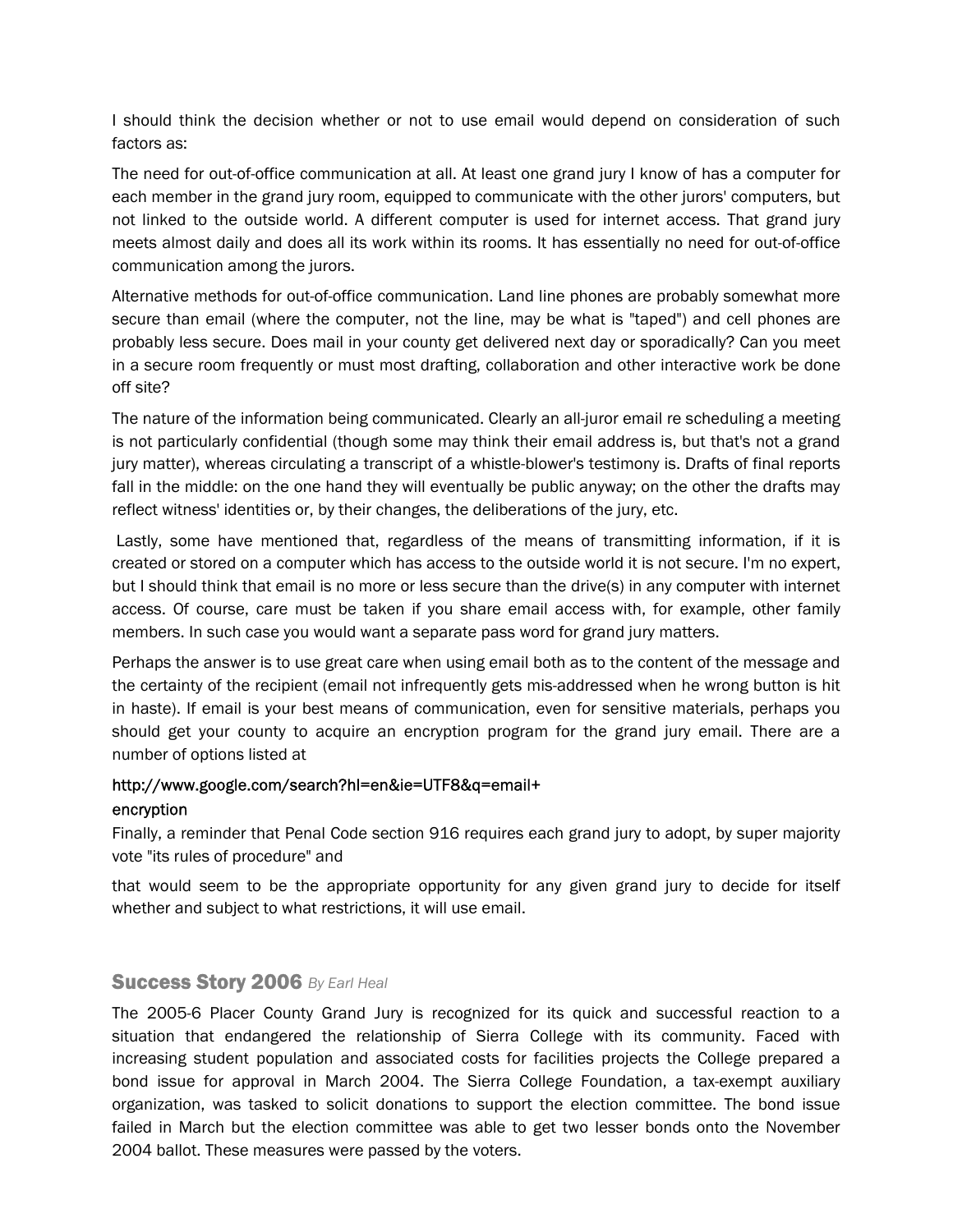<span id="page-8-0"></span>A newly elected college board trustee concluded that the Sierra College President had developed a money laundering scheme to obtain donations to the election committees. The trustee filed a formal complaint with the Placer County Clerk charging the College President with authorizing a money laundering scheme, that donors names were never released as required by the Political Reform Act of 1974, and that some donors had financial interest in the success of the bond measures.

The grand jury received that complaint in December 2004 but did not act upon it because they concluded that proper authorities had been notified. The 2005-6 jury received two additional complaints. Their review found that under terms of the College President's unanticipated retirement agreement the public had only been informed of allegations which the media continued to report, that there was no indication that the Fair Political Practices Commission (FPPC) was preparing to resolve the issue, that a cloud of suspicion was hanging over the College, and that the public should be provided the full story.

The investigation confirmed that the election committee treasurers had unwittingly failed to provide names of donors to FPPC. When they were advised of their responsibility, they replied promptly. The donors had no interest in suppressing knowledge of their donations, the College President was far removed from the process, and the charges were utterly without merit. This report was released in March 2006 (90 days after receipt of complaint) because of the jury's concern about the misinformation prevalent in the community.

The College Interim President has accepted the grand jury findings and recommendations and the responses of the Board of Trustees, could not find major fault. The real success of this unusual investigation is that the reputation of the College President has been restored, student enrollments and donor contributions have returned to their pre-controversy rate after a significant slump, and the complaining trustee and his board president are both facing recall in the fall elections.

# **Osher Lifelong Learning Institute**

#### *Barbara Dabul, Ph.D. Chair, OLLIWOG Task Force*

CGJA's pilot program to present a 3-session educational experience about the grand jury system in California to older adults was successfully completed on November 17, 2006.

The OLLIWOGS task force (Osher Lifelong Learning Institute/CGJA Working Group), working with Susan McGough, OLLI coordinator at San Jose State University, developed the course content and enlisted six speakers for the three class sessions.

Participating were: Richard Ruth as moderator and provider of case examples of effective grand jury action; Marianne Jameson on the history of the grand jury system; Jack Zepp on the grand jury and the law; Jerry Lewi on "a day in the life of a grand jury' (how the grand jury functions) and the role of the California Grand Jurors' Association; and Earl Heal on the impact of the final report and the role of the media. Two local speakers from Santa Clara County participated, as well: Gloria Chacon, Jury commissioner, and Aryn Paige Harris, Deputy County Counsel.

Betty Mattea, vice-chair of the OLLIWOGS, had planned to participate, providing further case examples, but at the last minute was prevented from attending. CGJA President, Judy Lazenby, Secretary, Joann Landi, and other CGJA members attended one or more of the sessions as auditor/observers.

Following the three classes, Ms. McGough shared with the task force the evaluations of the students. There were numerous positive comments made, and 80% of the students gave the course, overall,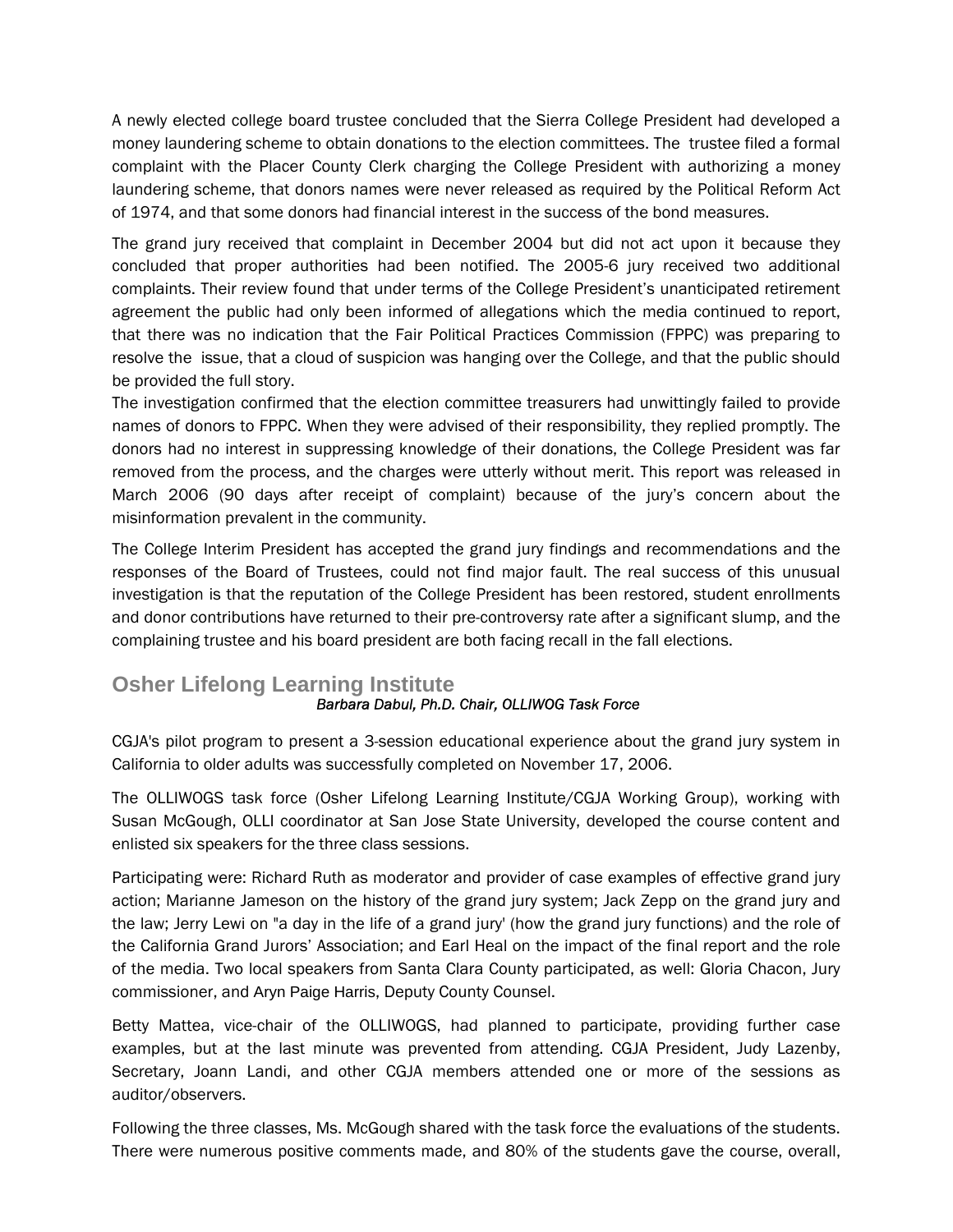<span id="page-9-0"></span>the highest possible rating of '5'. The speakers were impressed with the attentiveness of the students and the many thoughtful, penetrating questions that they asked.

The task force concluded that based on lack of initial information by the students and their enthusiasm for learning this material, such a course is very much needed. (2/3 of the group stated that they planned to apply for jury service in the future).

The task force will now explore further opportunities to provide this same type of educational course via the Osher Lifelong Learning Institutes throughout the state. Please contact Betty Mattea if you would consider organizing such as course in your County and would like the task force to work with you on such an endeavor.

#### Membership Relations *By Owen Haxton, Chair Membership Relations*

I have been here one full year.

#### What can I say?

I am so happy with the accomplishments of the MRC team this past year. We have not had a single fist fight; of course all of our meetings are by teleconference. There has been little to no shouting other than from the hard of hearing. But we have established a member acquisition program that spans the calendar year and if I can just get a few yes votes we may be able to achieve some of our goals. By the way next year -- more than 400 members eligible to vote in the BOD election, formalized relations with groups of current or veteran regular grand jurors in 20 or more counties, member interest forms from 50% of our members whose dues are current, somehow establish one on one contact between Directors of CGJA with each member. If no one calls you, give me a shout at 415-883-3275. Hey, I might learn something.

Before I get carried away, I am required by CGJA policy to let you know that the responsibility to maintain a "Roster of CGJA Committee Members" has been transferred from the Operations Committee to the MRC. This is no biggie, but now you know!

So, what is the membership picture after one year? On November 1st: last year 277 members, this year 335 members; last year 10 chapters, this year 11 chapters (need your help in this area); last year 15 counties without a single CGJA member, this year still 15 counties! The bright spot is Fresno County from 1 to 20 CGJA members, Kern County from 10 to 24 members, Marin County from 38 to 45 members, Butte County from 4 to 10 and Santa Cruz County from 1 to 7 members. These five counties increased their membership from 64 to 106. They should be congratulated.

It only takes one person in any county to make it happen.

I am fortunate there is a wealth of experience among the members of MRC, Presidents of two Independent Associations, Presidents of two Chapters, a couple of current jurors, four younger members who seem starved for work, two who have been around CGJA for a number of years with loads of background information and experience and then there is me. We need two volunteers in the South Region and one volunteer from the North Region to help in Chapter Formation and round out our team. Call me and volunteer.

Email me at hornet5@pacbell.net

# **Miguel Recipient of Angelo Rolando Award**

The 2006 recipient of the Angelo Rolando Memorial Award is Ron Miguel, a member of the Training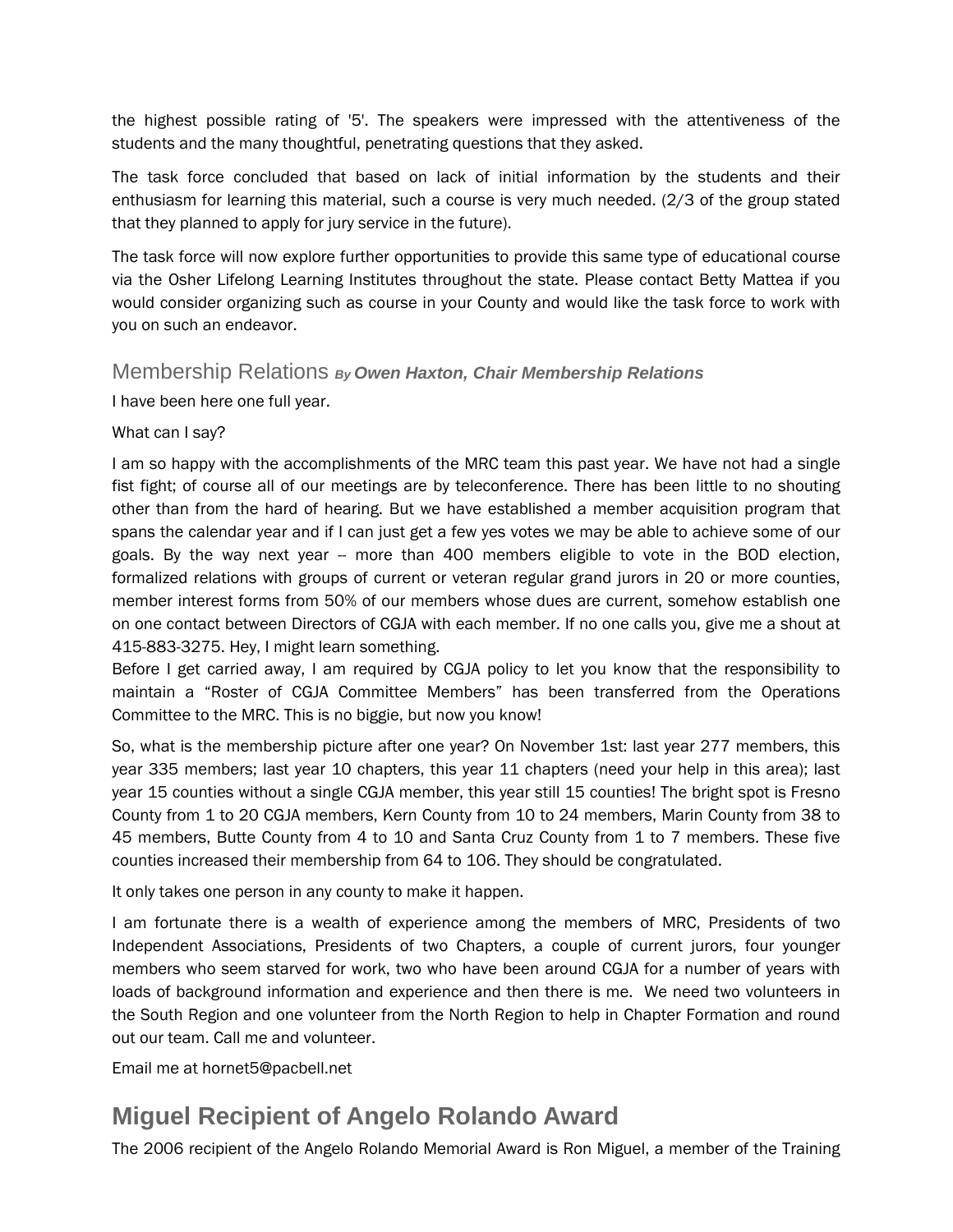<span id="page-10-0"></span>Committee and of the San Francisco Chapter.

Graduate of U of San Francisco, retired small business owner, Ron served on the San Francisco Grand Jury 1995– 97. Foreman 1996-97.

From 1996 to 1999, Ron presented the interviewing workshop at the training seminars sponsored by Yuba County Citizens Alliance. In 2000, Ron began doing the Investigations presentations for CGJA. He is an excellent presenter with consistently high cores. Over the years in addition to the annual seminars, he also provided on site training for several counties. (approx. 15 counties from 2000-2006).

Ron has been an active member of the Training Committee. He is very dedicated to training and has contributed a lot of ideas, time and work to building the CGJA training program.

Ron also served on the CGJA Board of Directors 1999-2001.

At a meeting of the San Francisco chapter of the California Grand Jurors' Association on November 4th, the association's annual 2006 Angelo Rolando Award for Outstanding Service was presented to Ron Miguel, San Francisco. The award was presented by Director Serena Bardell on behalf of this year's award committee chair. Ourania Riddle, Solano County, and the Board of Directors. Bardell stated that Miguel is honored for his long time support of the association as a Director, a member of the Training Committee and most important, as a trainer in investigations for many years. The award was originally announced at the association's annual conference in Redding, CA, on October 19th.

## Agenda and Minutes of Board of Directors Meetings Now Online

Based on member suggestions and a long-standing desire of the board, we have established a practice of putting our Board of Directors meeting agenda and minutes on our website, www.cgja.org

The CGJA Board of Directors encourages members to attend our bi-monthly teleconference Board meetings. However, due to limitations on our teleconferencing arrangement we require adherence to the following:

 1. Agendas will be posted on our website on a new page "Board Agendas and Minutes." The agendas will be posted approximately 6 days prior to the meeting. Regular Board Meetings are the fourth Monday of odd-numbered months and normally start at 7:30 PM and are scheduled to end at 9:30 PM.

 2.. If a member wishes to attend a meeting, address the Board on any matter or speak to a specific published agenda item, it is necessary for that member to contact the President or Secretary sufficiently in advance (no less than three days prior) of the meeting to reserve a time slot (2 to 3 minute time limit) and to request and receive the agenda packet background and support documents of the area of interest indicated by the member.

 3. The member will be given the dial-in number and access code and the procedure for calling in. Be advised the phone number is in area code 916 (Sacramento) and the member will pay any toll call costs.

 4. Upon being placed into the conference, members must announce their presence. Should a member decide to exit the conference that should also be announced.

#### Election of Directors 2006 The following directors were elected for two-year terms. See Page 10 for contact information for all directors, officers, and committee chairs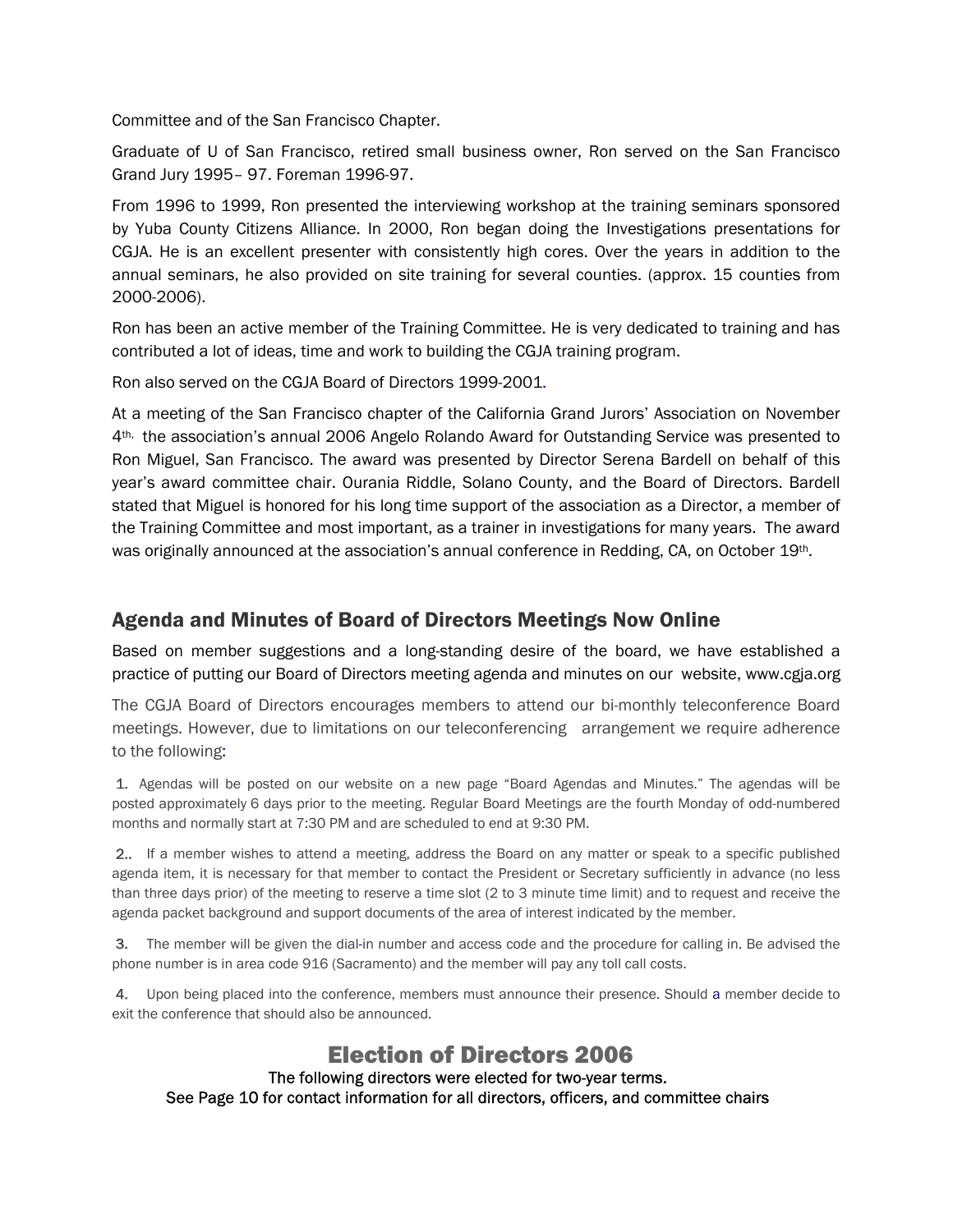<span id="page-11-0"></span>

| <b>North Region</b><br><b>Central Region</b> |                     | <b>South Region</b> |  |
|----------------------------------------------|---------------------|---------------------|--|
| Doug Clough = $129$                          | Betty Mattea = 136  | Jerry Lewi = $112$  |  |
| Kathy Wylie = $128$                          | Earl Heal = $126$   | Lew Avera = $94$    |  |
| Bill Hamilton = $118$                        | Joann Landi = 118   | Walter Hofmann =94  |  |
| Tim Colbie = $106$                           | Irwin Taranto = 100 | Dian Picone = 91    |  |

#### 2006 Conference Organizing Committee

*The Board of Directors thanks the following committee members for their effort in organizing and hosting the 2006 Annual Conference* 

Chair Harry Tully,Registration Bert Aarsen and Norma Taylor, Booklet Joan Day, Duane Mason and Marsha Caranci, Timers Lee McCulloch, Carole Quick and Joan Day, Tour Guide Mel Coster, Support Karen Jahr, Transcription Jean Hall

# Ballot Measure Fails

The ballot measure that would have granted Chapters an additional vote for issues voted upon by the membership failed by a vote of 75 in favor and 85 opposed. This measure was submitted by the Board to the membership to end a long-standing issue over this matter. Ballots were returned with ballots for election of directors and counted and reported at the annual meeting.

## **Notice**

Recently, several members have used an improperly obtained list of all members' email addresses and sent email messages to all on this list. Such a practice violates the CGJA Board policy and member privacy considerations. The Board urgently requests that all members honor this policy and not use such lists, or any part of the lists, for messages. Further, the Board requests that everyone destroy any such lists in their possession.

The Board is working to establish a method for members to share views by using our website. This will take some time to develop and we will keep you advised.

#### Thank you for your cooperation

#### Summary of Board Actions

#### 9/25/06 Regular Meeting

Reassigned responsibility for the Journal and CGJA website to the Public Relations Committee. Approved rules for membership attendance at Board meetings.

Appointed Teller Committee.

#### 10/19/06 Special Meeting

Received certification of Board of Directors election from the Teller Committee. Elected officers for 2006-2008.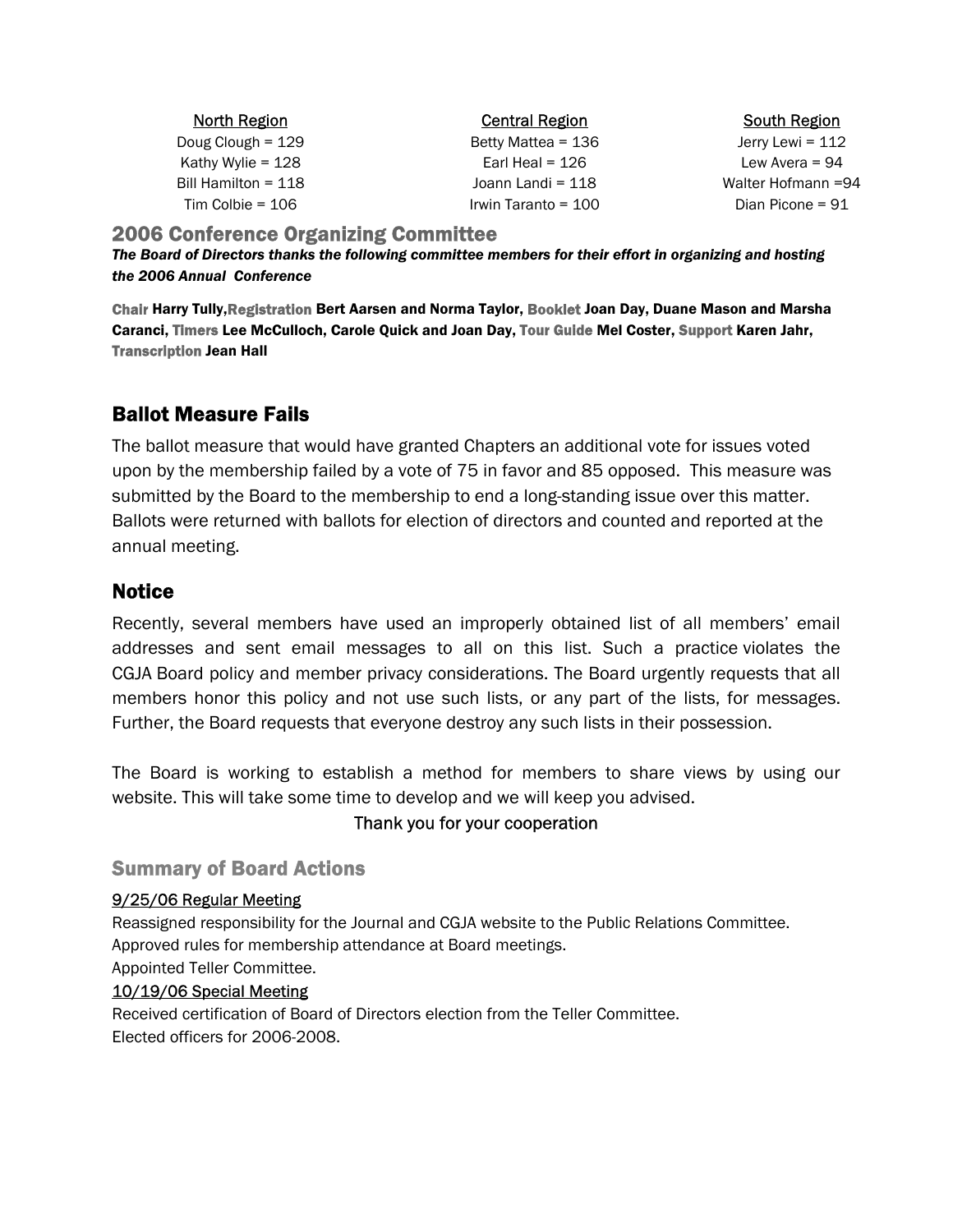| Financial Report Jan-Sept 2006 - Not Audited |                 |               |                         |             |  |  |
|----------------------------------------------|-----------------|---------------|-------------------------|-------------|--|--|
|                                              | Jan-Sep<br>2006 | <b>Budget</b> | \$Over<br><b>Budget</b> | % of Budget |  |  |
| Income                                       |                 |               |                         |             |  |  |
| Administration Income                        | 343.49          | 300.00        | 43.49                   | 114.5%      |  |  |
| Finance Committee Income                     | 1.245.38        | 1.858.00      | $-612.62$               | 67.03%      |  |  |
| Membership Committee Income                  | 7,392.99        | 8,600.00      | $-1,207.01$             | 85.97%      |  |  |
| Operations Committee Income                  | 4.255.27        | 7.650.00      | $-3,394.73$             | 55.62%      |  |  |
| Training Committee Income                    | 40.272.14       | 43.495.00     | $-3.222.86$             | 92.59%      |  |  |
| <b>Total Income</b>                          | 53,509.27       | 61,903.00     | $-8,393.73$             | 86.44%      |  |  |
| Expense                                      |                 |               |                         |             |  |  |
| Admlnstration                                | 1.954.18        | '3.925.00     | $-1.970.82$             | 49.79%      |  |  |
| <b>Finance Committee Expenses</b>            | 1.892.81        | 1.125.00      | 767.81                  | 168.25%     |  |  |
| <b>Legal Committee Expenses</b>              | 0.00            | 900.00        | $-900.00$               | 0.0%        |  |  |
| Membership Committee<br>Expenses             | 561.46          | 3.170.00      | $-2.608.54$             | 17.71%      |  |  |
| <b>Operations Committee Expense</b>          | 6.056.67        | 11,627.00     | $-5.570.33$             | 52.09%      |  |  |
| <b>Training Committee Expenses</b>           | 38.309.43       | 41.116.00     | $-2.806.57$             | 93.17%      |  |  |
| <b>Total Expense</b>                         | 48.774.55       | 63.124.00     | $-14.349.45$            | 77.27%      |  |  |
| Net Income                                   | 4.734.72        | $-1.221.00$   | 5.955.72                | $-387.77%$  |  |  |

# <span id="page-12-0"></span>*Financial Report Jan-Sept 2006 - Not Audited*

# Awards 2006



Earl Heal and Sherry Chesny<br>Sherry accepted the Excellence in<br>Reporting<br>And on behalf of Placer County Grand



Serena accepted the Angelo Rolando Award from Ourania on behalf of Ron **Miguel** 



2006 Angelo Roland Awa R ieptan Ourania Riddle and Serena Bardell rd ec t Ron Miguel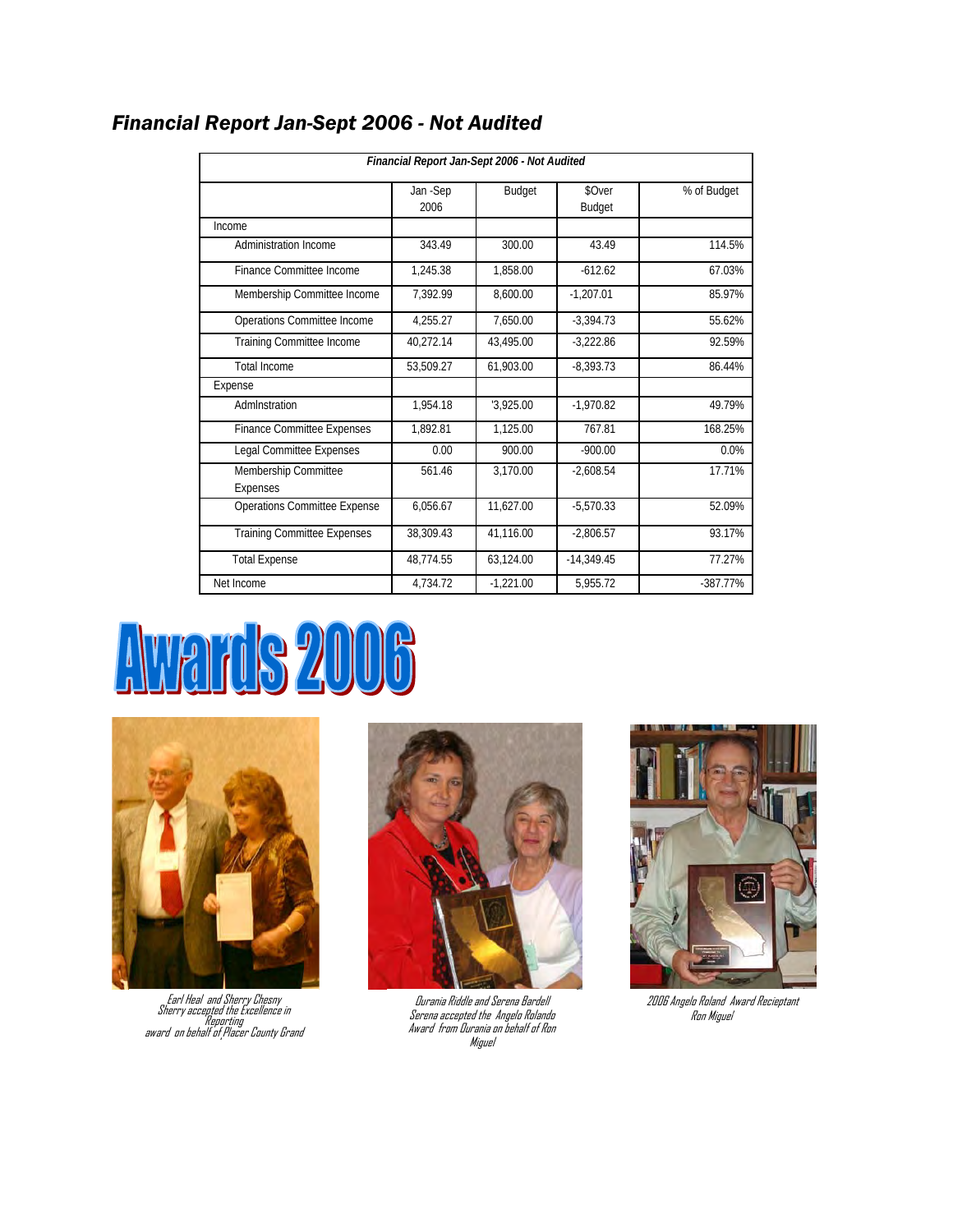

*EIR Sub-committee Chair Earl Heal announced two awards in conformance with the standards of this committee. The first went to the 2004-5 and 2005-6 Butte County Grand Juries for special achievement in investigating and obtaining resolution of public school policies regarding assessment and collection of fees from students and control and disbursement of education funds. California education codes prohibit public schools from charging fees or deposits of a student except when specifically authorized by law. A survey by the 2004-5 jury revealed over one third of the County's schools were non-compliant. The District misspent over \$300,000 from a designated education fund. Bookkeeping of accounts was highly deficient. Receiving the award left to tight are Buzz Buzzini, Willene Adams, Ivor Thomas, Tim Colbie, Earl Heal, and Mille Brazil.* 



*The second award went to The Tribune of San Luis Obispo for its strong and continuing support of the San Luis Obispo County Grand Jury. The Tribune staff commenced that support through editorializing and reporting immediately after release of the 2004-5 report of the County parks program and has continued regularly to publicize the report and to inform the public of actions and inaction by the County Board of Supervisors regarding the Parks Department. . The Supervisors, as an immediate result of the publicity, provided additionally funding to the Parks Department and, more recently, authorized establishment of a task force to*  investigate the jury's issues and recommendations. The Parks Department staff credits the Grand Jury and *The Tribune for the successful turnaround after years of declining County support. Accepting the award are SLO CGJA Chapter member Sandra Parker and Director Barbara Dabul*